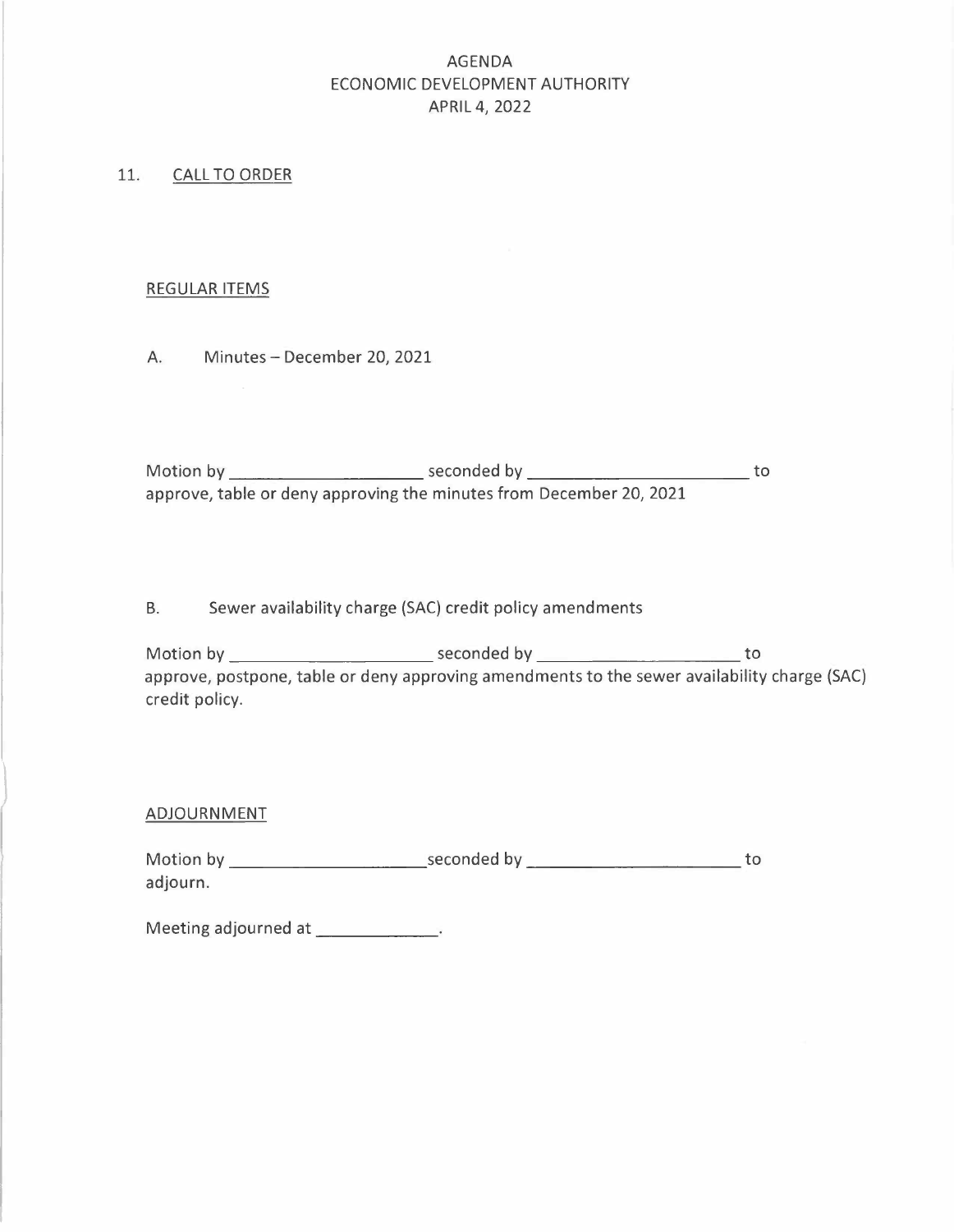### **Maple Grove Economic Development Authority**

### **DRAFT meeting minutes**

### **December 20, 2021**

*DRAFT (Delete this when final edits are complete)* 

**Call to order**  Pursuant to call and notice thereof, an Economic Development Authority meeting of the Maple Grove City Council was held at 7:30 p.m. on December 20, 2021 at the Maple Grove Government Center/Public Safety Facility, Hennepin County, Minnesota.

> Members present were President Mark Steffenson (attending remotely via WebEx), Vice President Karen Jaeger, Secretary Heidi Nelson, Treasurer Judy Hanson, and Commissioners Phil Leith and Kristy Barnett. Absent was none. Present also were Joe Hogeboom, Community and Economic Development Director; Peter Vickerman, Planning Manager; Greg Sticha, Finance Director; Ken Ashfeld, Director of Public Works/City Engineer; and Justin Templin, City Attorney.

President Steffenson called the meeting to order at 9:15 p.m.

**Approval of September 20, 2021 minutes Motion by Commissioner Leith, seconded by Treasurer Hanson, to approve the September 20, 2021 Economic Development Authority meeting minutes. Upon call of the motion by President Steffenson, and a roll call vote, there were five ayes and no nays. Motion carried.** 

**Adopt 2022 Senior Housing Budget and Scattered Site Budget** 

Finance Director Sticha requested the EDA adopt the 2022 senior housing budget and scattered site budget. He explained this program included 88 units of senior apartments along with 28 EDA owned single family or twin homes.

**Motion by Commissioner Barnett, seconded by Treasurer Hanson, to approve adopting the 2022 senior housing (Woodland Mounds) and scattered site budgets.** 

Treasurer Hanson questioned how much the budget would increase rent in 2022. Finance Director Sticha commented the Woodland Mounds rent increases would be 2% for market rate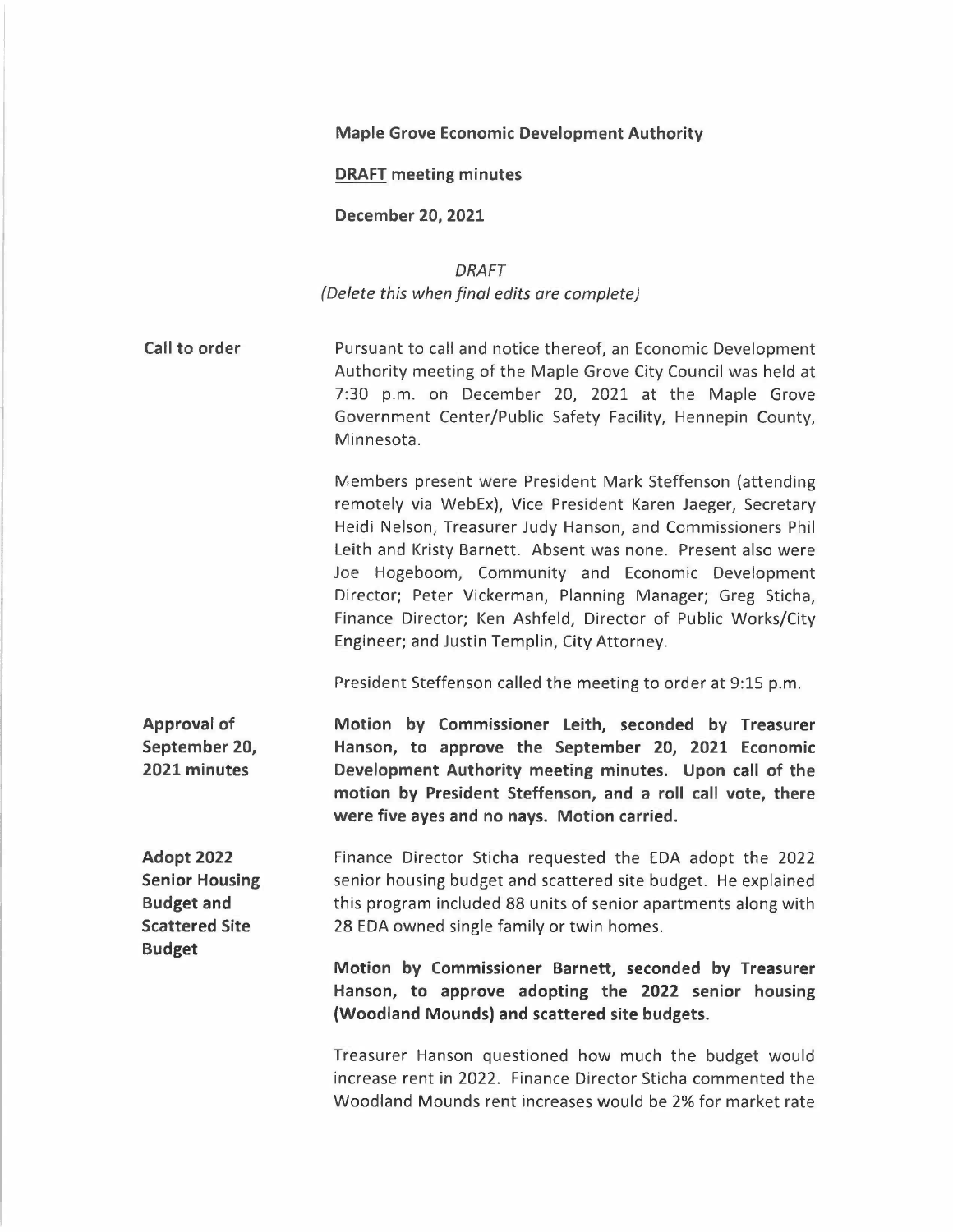units, 0% for affordable units and 5% for new tenants. It was noted the scattered site homes do not include rent increases for 2022.

Vice President Jaeger stated she would like to know how much of an increase the 2% would be for the market rate units. Finance Director Sticha reported he did not have those numbers in front of him. City Administrator Nelson estimated the rental rates ranged from \$600 to \$700 per month which meant these residents would be seeing an approximate \$14 per month increase.

Councilmember Jaeger stated this increase may impact some of the residents adversely.

Mayor Steffenson questioned how much social security was going up in 2022.

Councilmember Barnett reported social security would be increasing by 5.9% in 2022.

**Upon call of the motion by President Steffenson, and a roll call vote, there were five ayes and no nays. Motion carried.** 

**Adopt 2022 EDA/HRA Budget and Tax Levy**  Finance Director Sticha requested the Council adopt the EDA/HRA budget and tax levy. He reported the levy would remain at \$150,000 as was approved in previous years and would assist with scattered site housing programming.

> **Motion by Treasurer Hanson, seconded by Commissioner Barnett, to approve adopting EDA Resolution No. 32 adopting for 2022 the EDA budget and setting a tax levy for 2022. Upon call of the motion by President Steffenson, and a roll call vote, there were five ayes and no nays. Motion carried.**

**Adjournment Motion by Commissioner Barnett, seconded by Treasurer Hanson, to adjourn to the City Council meeting. Upon call of the motion by President Steffenson, and a roll call vote, there were five ayes and no nays. Motion carried.** 

> The meeting was adjourned at 9:24 p.m. by President Steffenson.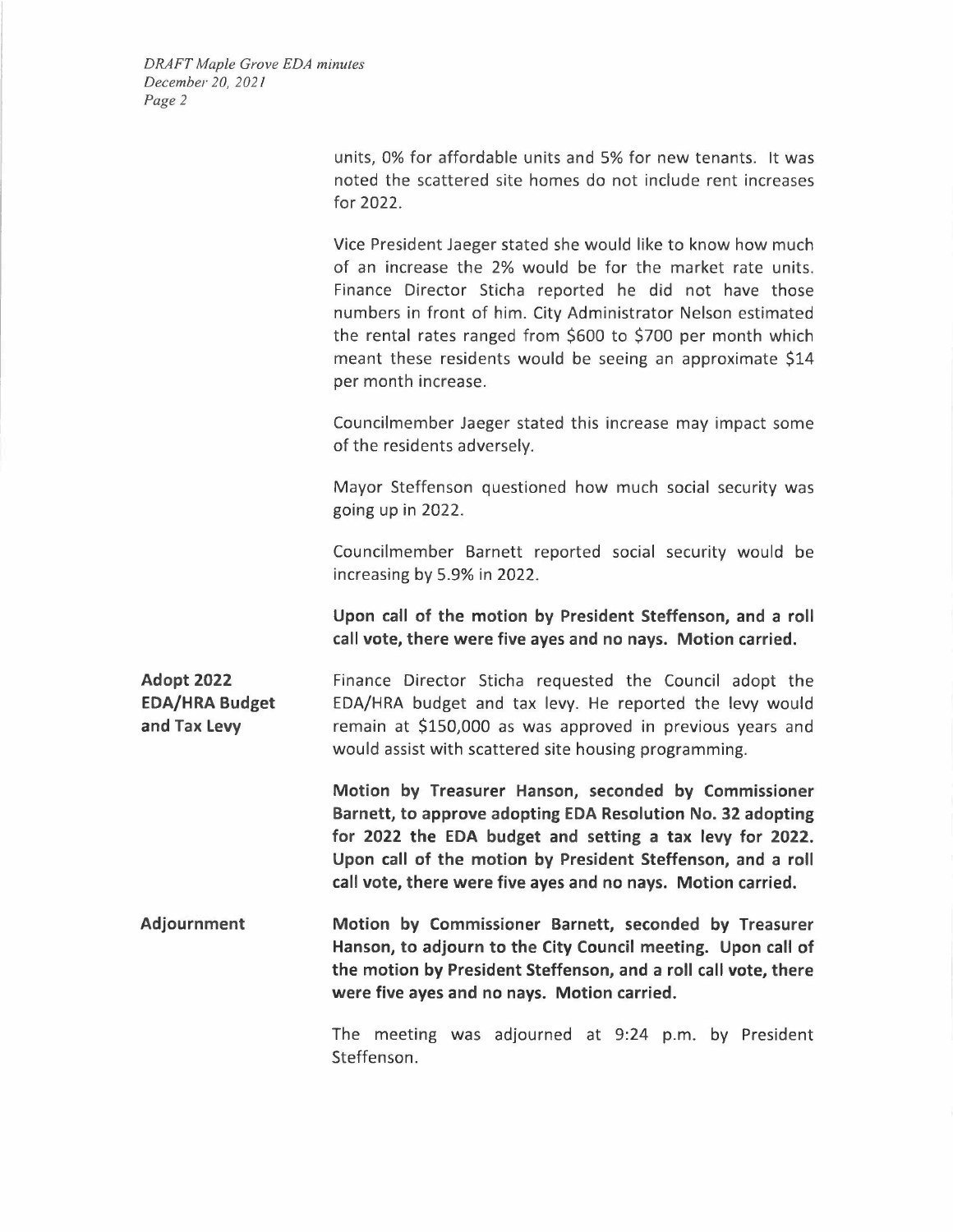*DRAFT Maple Grove EDA minutes December 20, 2021 Page3* 

**Respectfully submitted,** 

**Heidi Nelson EDA Secretary**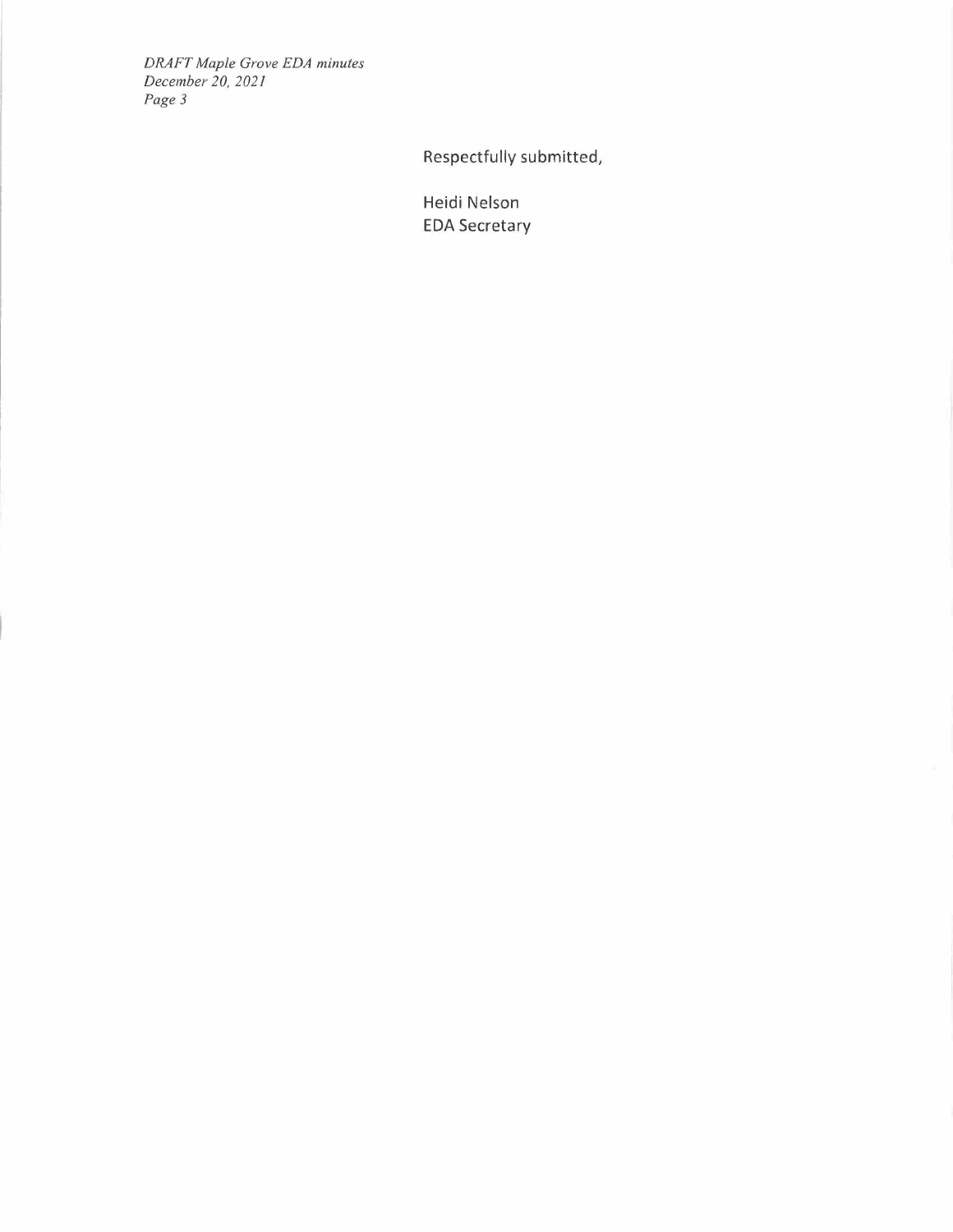

## **REQUEST FOR ECONOMIC DEVELOPMENT AUTHORITY ACTION**

| <b>MEETING DATE:</b> | April 4, 2022                                            |
|----------------------|----------------------------------------------------------|
| <b>PREPARED BY:</b>  | Brett Angell, Economic Development Manager               |
| <b>AGENDA ITEM:</b>  | Sewer availability charge (SAC) credit policy amendments |

### **PREVIOUS ACTIONS:**

At the January 4, 2021 meeting, the Economic Development Authority adopted EDA Resolution 27 creating the sewer availability charge (SAC) credit policy.

### **RECOMMENDED ECONOMIC DEVELOPMENT AUTHORITY ACTION:**

Motion to approve amendments to the sewer availability charge (SAC) credit policy.

### **COMMENTS:**

At the January 4, 2021 meeting, the EDA created a new sewer availability charge (SAC) credit policy which is designed to reduce the total SAC charge a business receives when entering the city. SAC is a charge for the expected demand on the regional sewer system which charges on a per credit basis. SAC charges are determined by the Metropolitan Council and operate on a pass-through basis with the city, meaning the city collects the total SAC fee at the time of building permit issuance and transfers those funds to the Metropolitan Council. Businesses with expected high demand (e.g. restaurants) receive a higher unit charge as compared to those with expected low demands (e.g. banks). The 2022 rate for one SAC unit in 2022 is \$2,485.

The SAC credit policy operates by reducing the total amount of credits a new business must pay for through the utilization of community-wide credits the city has collected. When properties are redeveloped and/or commercial spaces get new tenants, there are often previously paid for credits which are available on the property to be utilized. If the previously paid for credits exceed the needs of the new user, those excess credits can be claimed by the city.

The proposed amendments to the SAC credit policy includes the following changes:

- Additional language including entertainment businesses as an eligible applicant type;
- Increasing the maximum number of credits granted from five to ten.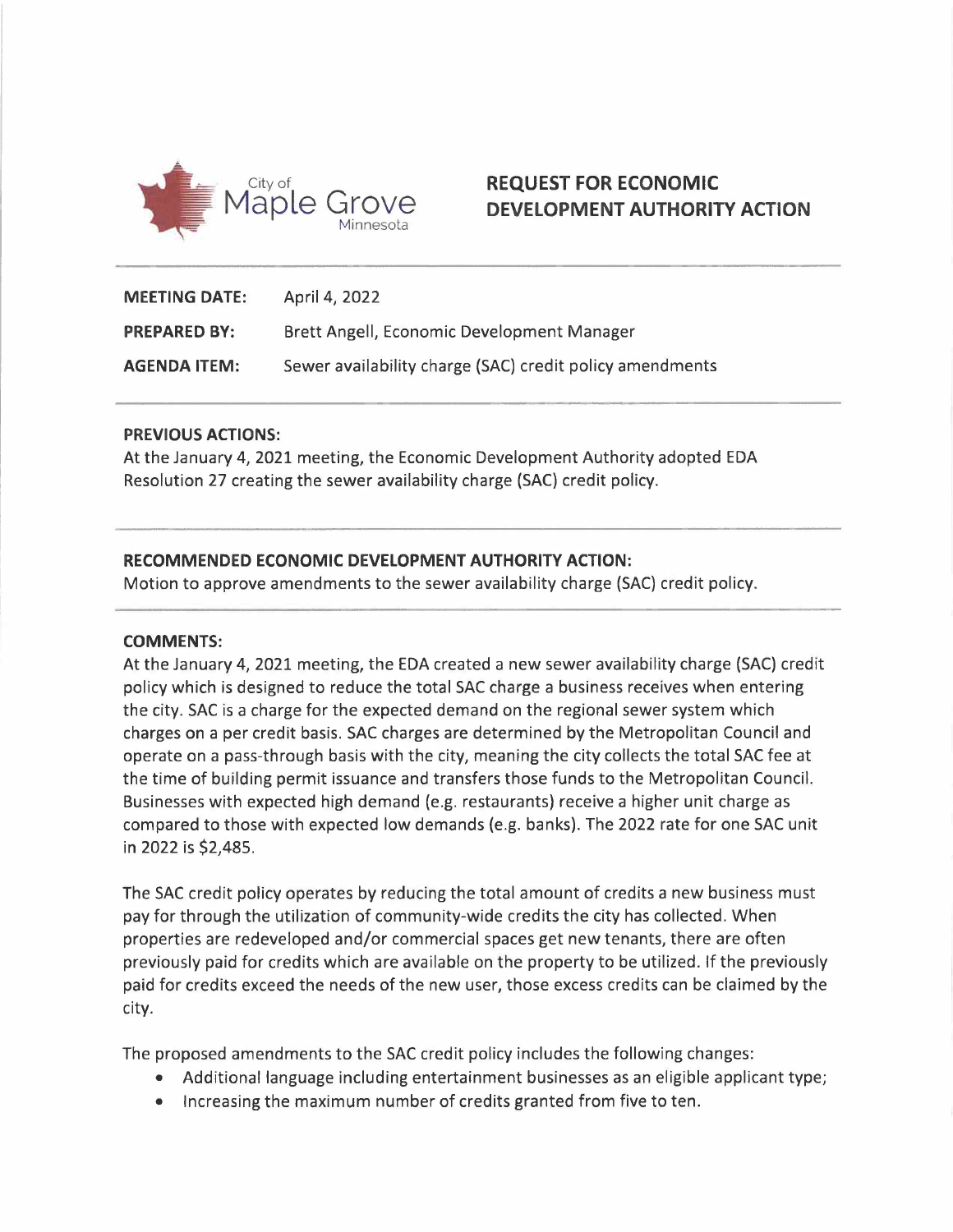• Alteration the application process to allow for administrative approval for applications up to five credits.

This program has been viewed positively since its adoption by businesses, brokers, and property owners. It is anticipated that one or more applications for assistance will be received within the next few months.

### **ATTACHMENTS:**

Attachment A: Amended sewer availability charge {SAC} policy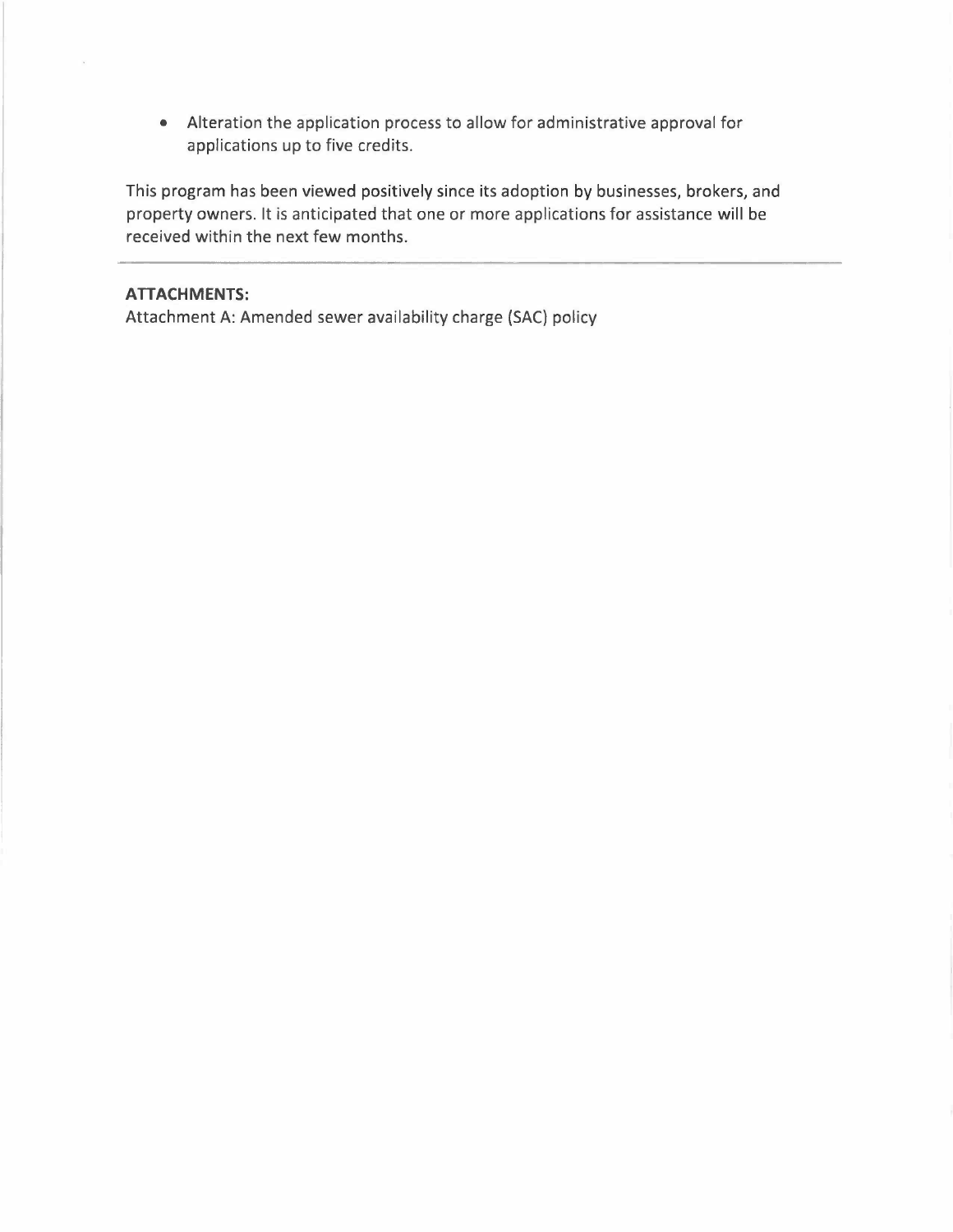

# **SEWER AVAILABILITY CHARGE (SAC) POLICY**

**Adopted: January 4, 2021 Amended: April 4, 2022** 

Economic Development Authority of Maple Grove Economic Development Department 12800 Arbor Lakes Parkway Maple Grove, MN 55369 763-494-6003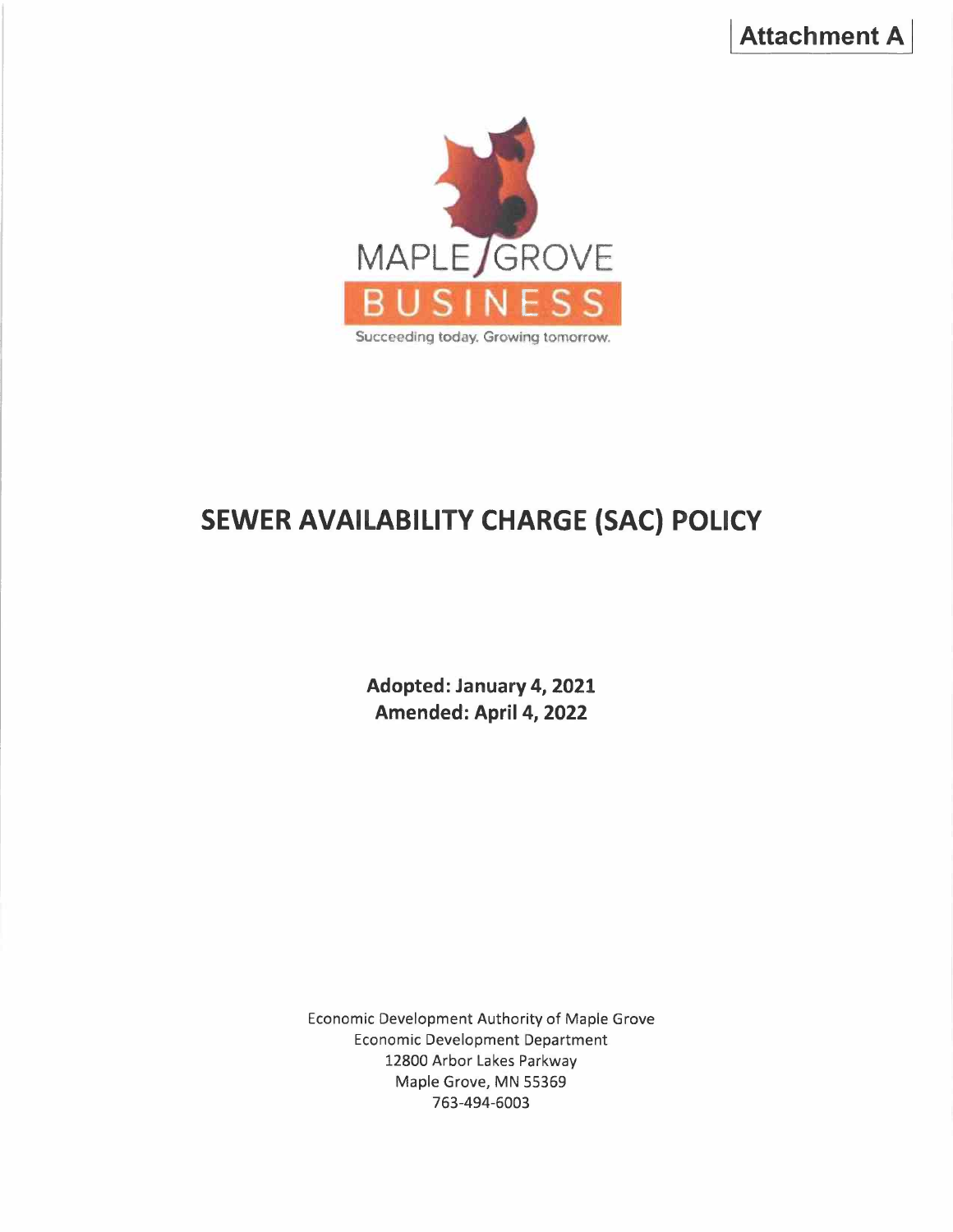## **Table of Contents**

| Ι.   | Introduction                                |
|------|---------------------------------------------|
| П.   | <b>Purpose and Objectives</b>               |
| III. | <b>Collection of Community-Wide Credits</b> |
| IV.  | <b>Usage of Community-Wide Credits</b>      |
| V.   | <b>General Terms and Conditions</b>         |
| VI.  | <b>Application Process</b>                  |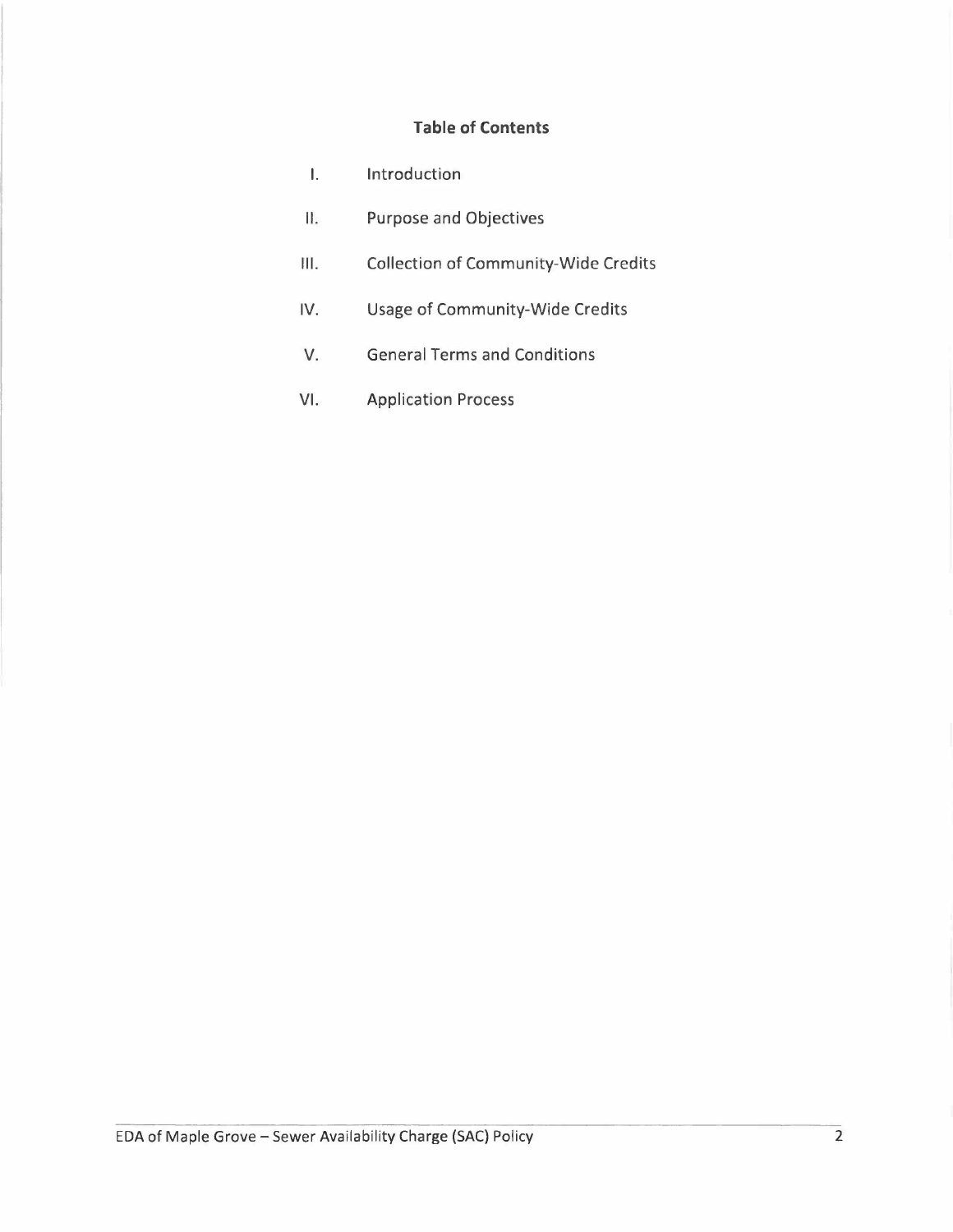### I. **INTRODUCTION**

Through the Metropolitan Council, a one-time fee is required when a residence or business connects to the regional wastewater (sewer) system for the first time. Additional SAC charges also occur when a business grows or the use of a spaces changes and subsequently creates a higher potential demand on the system. The Metropolitan Council charges SAC to local governments, who pass it on to business or property owners during permitting. Total SAC charges per business are charged in units determined based on the maximum wastewater flow created by activities at the location.

In certain instances, community-wide credits may be available for use throughout the City of Maple Grove. As redevelopment occurs within the City, in certain circumstances there will be opportunity for certain excess credits to be claimed and designated as community-wide.

### II. **PURPOSE AND OBJECTIVES**

- A. The purpose of this policy is to establish the policies and procedures related to the collection and use of community-wide SAC credits to aid in the recruitment and retention of small businesses within the City.
- B. The objective of this policy to aid small businesses choosing to locate with the City or the expansion of a current business with the City through the reduction in total SAC fees required.

## **Ill. COLLECTION OF COMMUNITY-WIDE CREDITS**

As defined in the Metropolitan Council's Sewer Availability Charge Procedure Manual, local governments have the ability to retain excess net credits upon redevelopment of a property or when a new use occurs within a property. SAC credits eligible to become community-wide credits include only those previously paid for. Grandfathered credits shall remain site-specific.

- A. Excess credits shall be designated and retained as community-wide only in occasions which the new end-user has been identified. Community-wide credits must be claimed on the SAC-A form at the time of permit issuance for the new use. If they are not claimed on that form, the credits shall become site-specific and will remain with the site for a period of five (S) years.
- B. The collection of credits shall be only excess credits following the determination of SAC credits needed for the new use. If the existing credits on the parcel are below or equal to what is needed for the new use, the City shall not collect any communitywide credits.
- C. The City will maintain record of community-wide credits. This includes maintaining record of community-wide credits available and record of businesses which have benefitted from this program. Records shall be kept within the Community and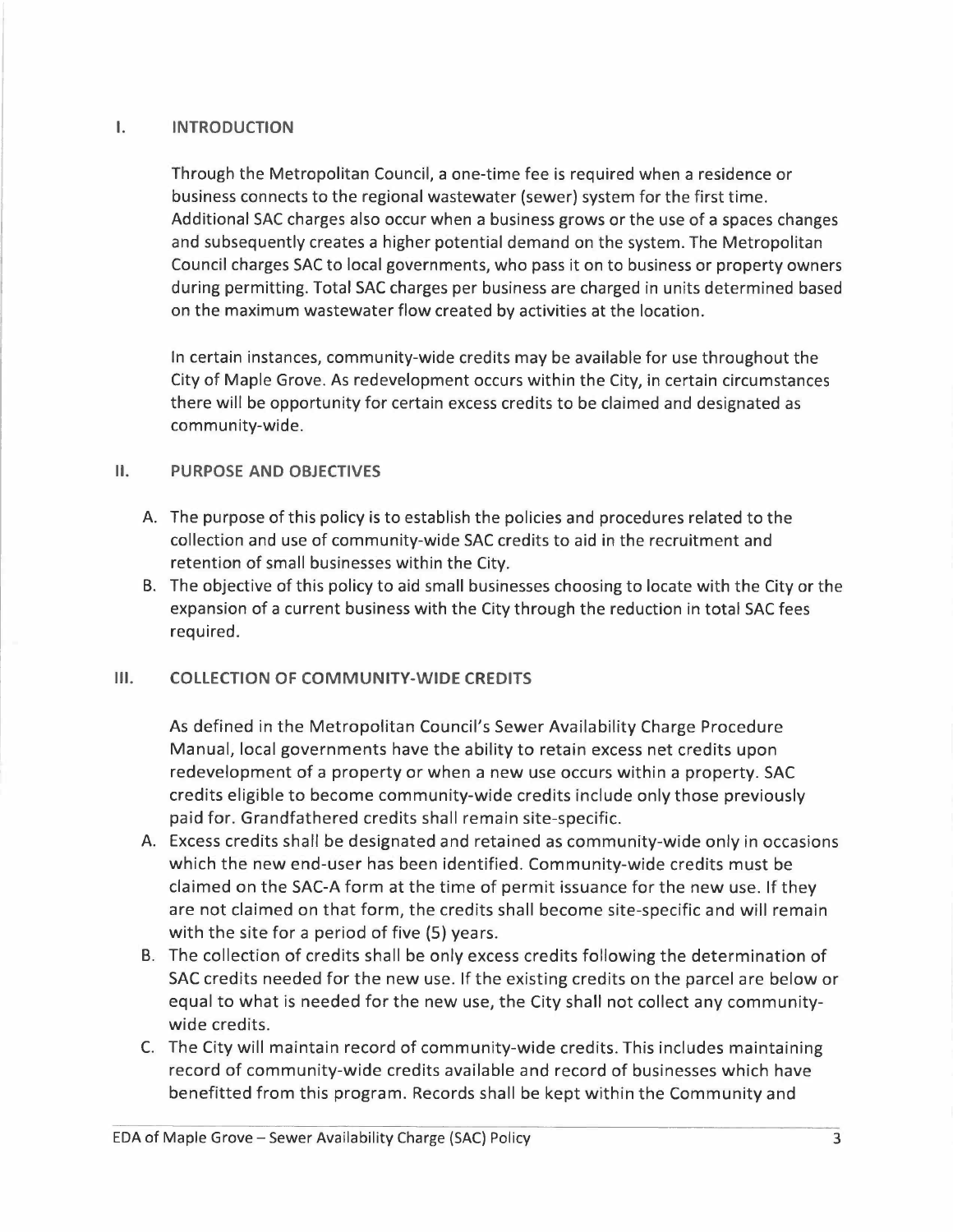Economic Development department.

## **IV. USAGE OF COMMUNITY-WIDE CREDITS**

The usage of community-wide credits shall be used to attract and retain new small businesses within the community.

## A. Eligible Business Types

Eligible business types who may apply for community-wide credits include retail, food and beverage-based business, entertainment businesses, and manufacturing. Additional use types shall be considered at the sole discretion of the City Council and/or Economic Development Authority, or their designee. Eligible businesses must be either opening a new businesswithin the City or be expanding existing operations which requires additional SAC.

B. Demonstrated Need Any applicant for this program must provide proof of a demonstrated need of assistance through this program.

## C. Timing of Applicants

Applications for this program shall only be accepted prior to the issuance of a building permit. Applications shall not be accepted for reimbursement of previously paid-for credits.

## D. Maximum Credits Allowed Per Application

The maximum number of credits that any one applicant may apply for administratively shall be limited tono more than five (5) credits or 80% of the total number of credits needed, whichever issmaller. Additional credits above the maximum as defined above, shall only be granted upon approval by the Economic Development Authority for businesses with significant SAC credit needs. Under no circumstance shall the total number of credits given to one applicant exceed ten (10) credits. Potential applicants should consultant with City staff prior to application to determine availability of credits.

## **V. GENERAL TERMS AND CONDITIONS**

- A. The Economic Development Authority and its representatives reserve the right to determine and limit the amount of SAC credits that are applied for by any one applicant. This is to allow for themaximum utilization and benefit of credits available. Nothing herein shall imply or suggest that the EDA is under any obligation to provide incentives to any applicant.
- B. The EDA or City may charge a fee for requests under this policy, and these fees will be adopted annually during the fee schedule review.
- C. Any applicant who is not in good standing with the EDA or City, in regard to licenses, fees, orother specific charges, will not be considered for this program.
- D. Requests specific to utilization of this program for residential purposes are not eligible and will not be considered.
- E. Community-wide credits may not always be available. If credits are not available, applications shall not be accepted.

EDA of Maple Grove- Sewer Availability Charge (SAC) Policy 4